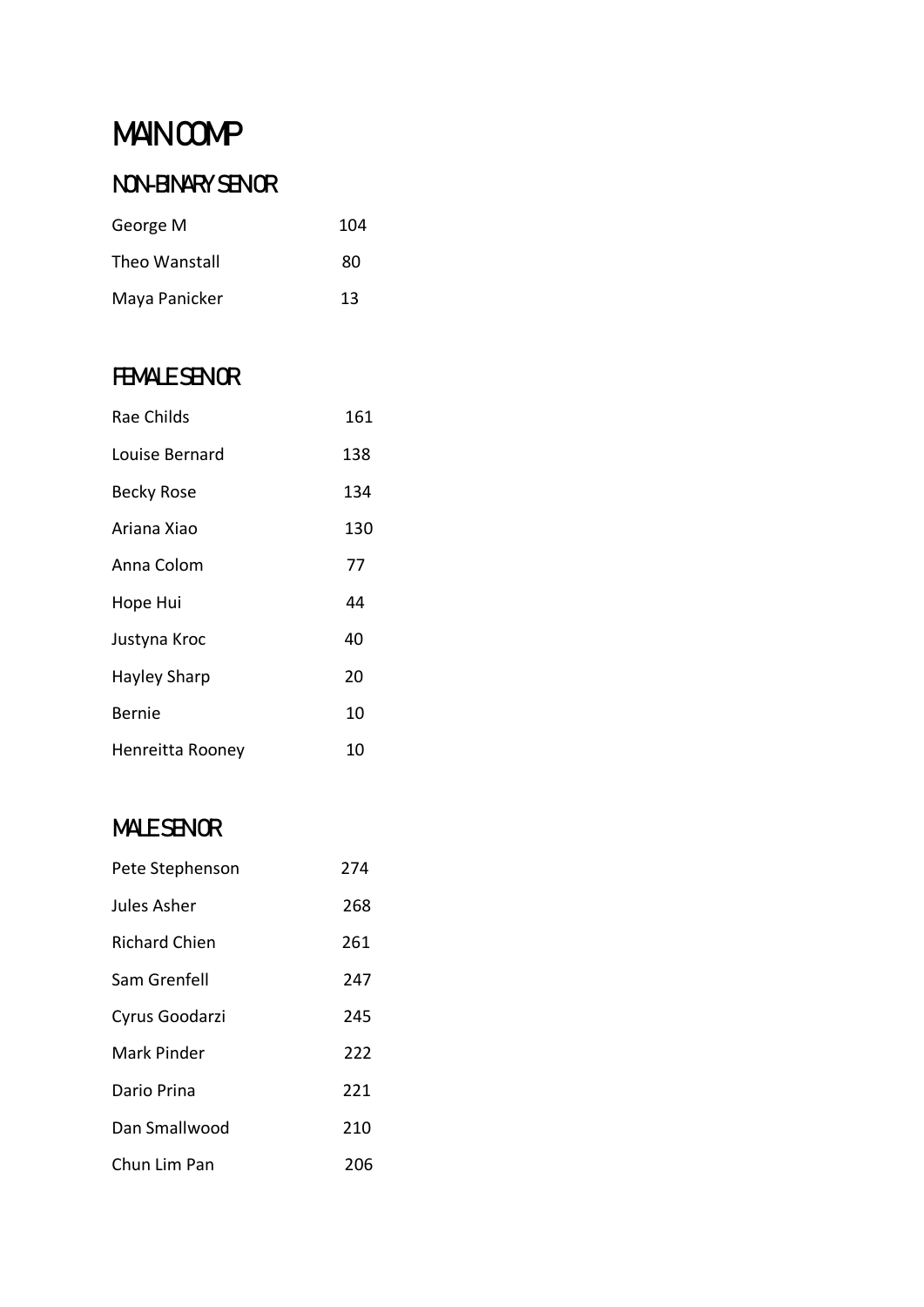| Max Elliott            | 200 |
|------------------------|-----|
| Jeffrey Lee            | 160 |
| Alfie Simpson          | 143 |
| Daniel Datsev          | 142 |
| Lucas Brand            | 131 |
| Joshua Munday          | 124 |
| <b>Nicholas Land</b>   | 121 |
| Aaron Leung            | 120 |
| Penn Mackintosh        | 117 |
| Liang Hoang            | 110 |
| <b>Dominic Pittman</b> | 107 |
| James Barnden          | 88  |
| Craig Poku             | 65  |
| Roy Chan               | 65  |
| James Campbell         | 42  |
| <b>Tyler Ward</b>      | 40  |
| <b>Toby Fung</b>       | 33  |

### **FEMALE JUNOR**

| Yolanda Lily Moran | 117 |
|--------------------|-----|
| Yana Solomakhina   | 101 |
| Gaia Felice        | 60  |
| Isobel Ham         | 30  |

## **MALE JUNOR**

| Sebastian Addis       | 121 |
|-----------------------|-----|
| Matthew Zwi           | 77  |
| Alasdair Mackintosh   | 77  |
| <b>Thomas Collier</b> | ΔΔ  |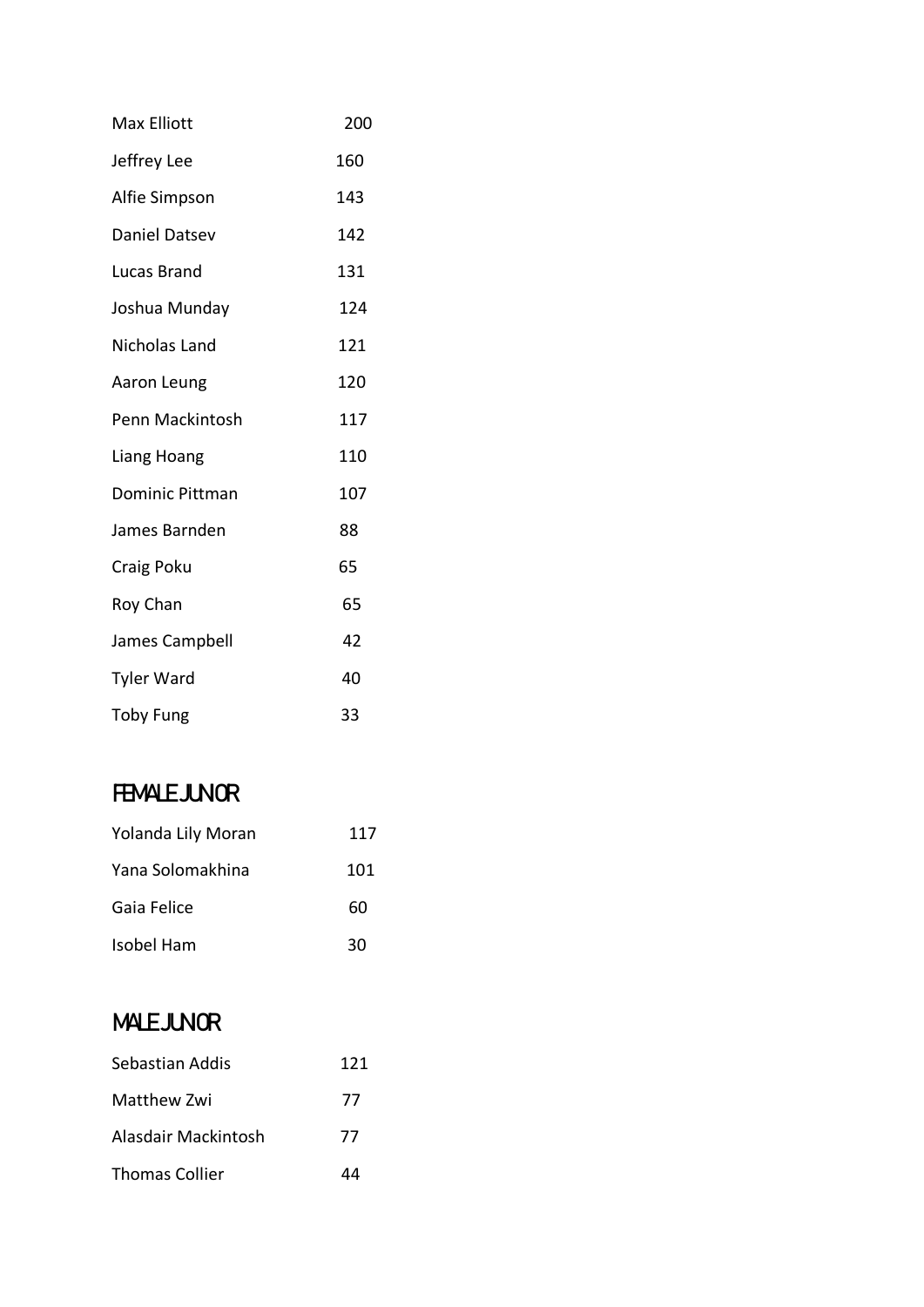#### Elijah Stewart 40

# **FUNCOMP**

### **FEMALE SENOR**

| Ariana Xiao         | 207 |
|---------------------|-----|
| Louise Hext         | 164 |
| <b>Becks Smith</b>  | 157 |
| Dawn Lau            | 144 |
| Anna Colom          | 140 |
| Hope Hui            | 137 |
| Murielle Escorial   | 130 |
| Caroline Lakeman    | 130 |
| Jasmine Nichol      | 124 |
| Fran Kelly          | 122 |
| Keyue Li            | 120 |
| Andrea Ulicna       | 114 |
| Felicia Hu          | 110 |
| Su Ann Lim          | 110 |
| Jasmine Kuh         | 103 |
| Megan Sangster      | 103 |
| <b>Hayley Sharp</b> | 97  |
| Deniza Bogiqi       | 91  |
| <b>Yuting Liu</b>   | 90  |
| Jess Gray           | 81  |
| Lili Segovia        | 77  |
| Nicole Wong         | 76  |
| Henrietta Rooney    | 60  |
| <b>Becky Rose</b>   | 60  |
| Melissa Chubb       | 50  |
|                     |     |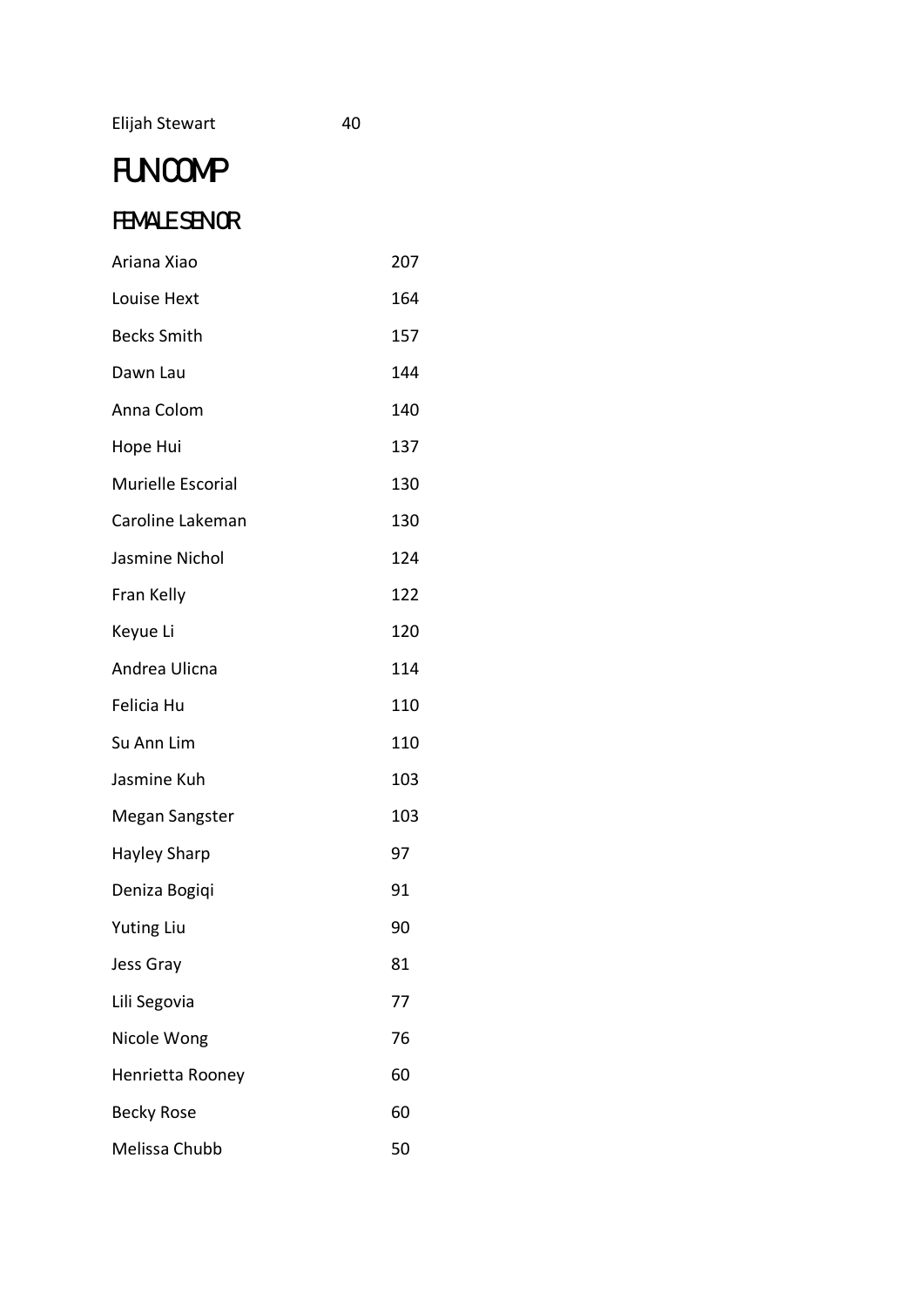#### Andrea Felice 50

## **MALE SENOR**

| Jules Asher               | 250 |
|---------------------------|-----|
| Mark Pinder               | 250 |
| <b>Ethan Yee</b>          | 250 |
| <b>Elliot Andrews</b>     | 247 |
| Jonny Blake               | 244 |
| Chris Oram                | 241 |
| Jordan Simmons            | 240 |
| Pablo Gamez               | 230 |
| <b>Toby Fung</b>          | 227 |
| Kelvin San                | 221 |
| <b>Chris Clarke</b>       | 217 |
| <b>Bailey Foster</b>      | 217 |
| Harry Morgan              | 211 |
| Daniel Chee               | 208 |
| Zhaonan Fang              | 200 |
| <b>Tyler Ward</b>         | 193 |
| Haitian Wang              | 183 |
| <b>Patrick Samson</b>     | 176 |
| Adam Lau                  | 171 |
| <b>William Hall-Jones</b> | 170 |
| <b>Ben Moran</b>          | 170 |
| Dominic Pittman           | 170 |
| Sam Wong                  | 170 |
| <b>William Capstick</b>   | 163 |
| <b>Antonin Kanat</b>      | 163 |
| William Li                | 159 |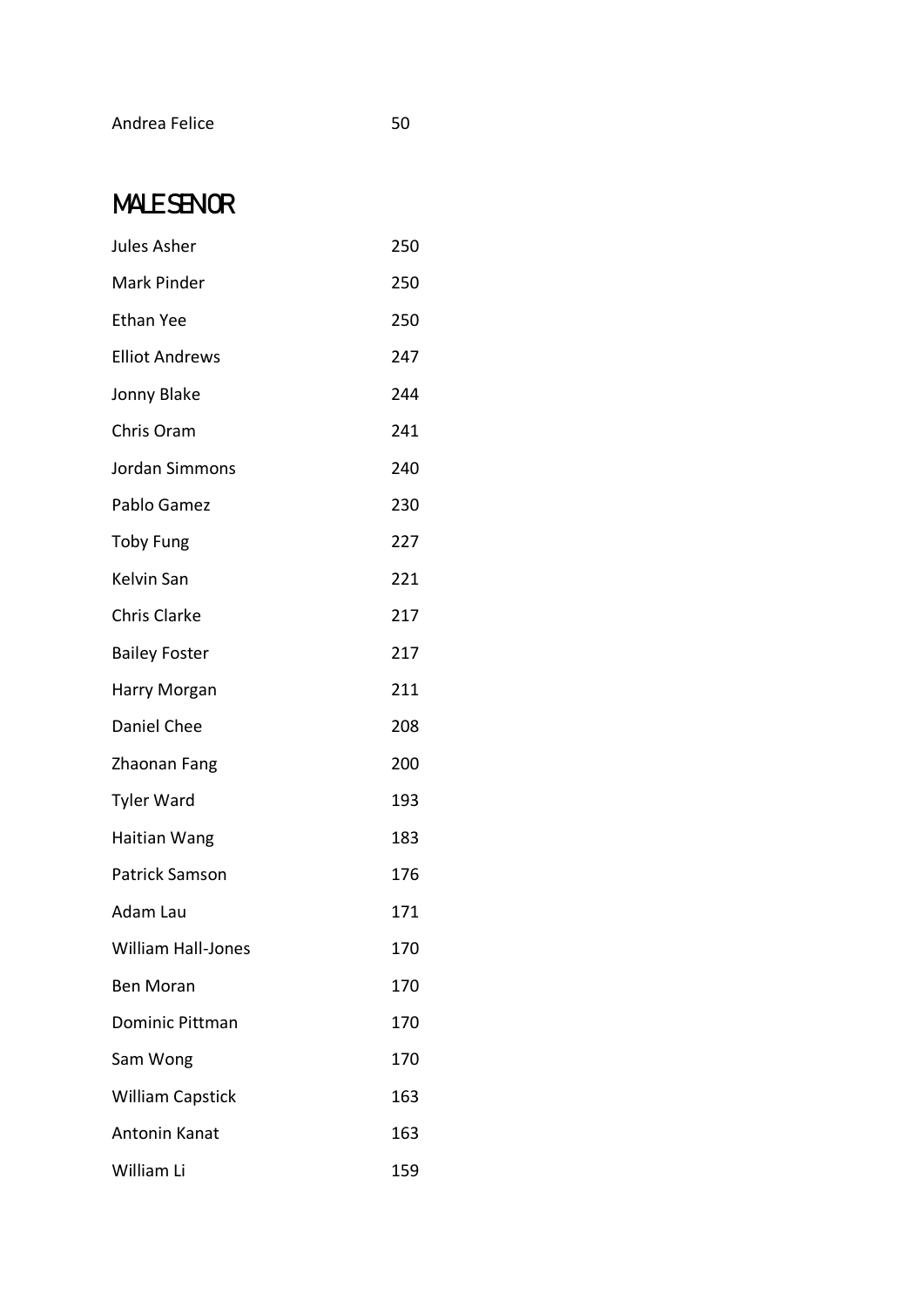- Ben Debrosse 154
- Lewis Biter 152
- Max Trifonove 148
- Josh Kamps 147
- Zheng-Yi Wong 144
- Martin Kusnir **137**
- Arif Poonwassie 130
- Craig Poku 114
- Jun Kim 111 Romel Gravesande 100
- James Barnden 190
- Toby Nathan 90
- Noah Leach 87
- James Campbell 80
- Max Elliott 80
- Felix O'Brien 76
- Matt Douthwaite 70
- Nicholas Lard 67 Daniel Datsev 61 Joe Prozer 60 Tony Xing 57
- Gerald Manalastas 50

### NON-BINARY SENOR

| George M      | 247 |
|---------------|-----|
| Maya Panicker | 154 |
| Theo Wanstall | 70  |